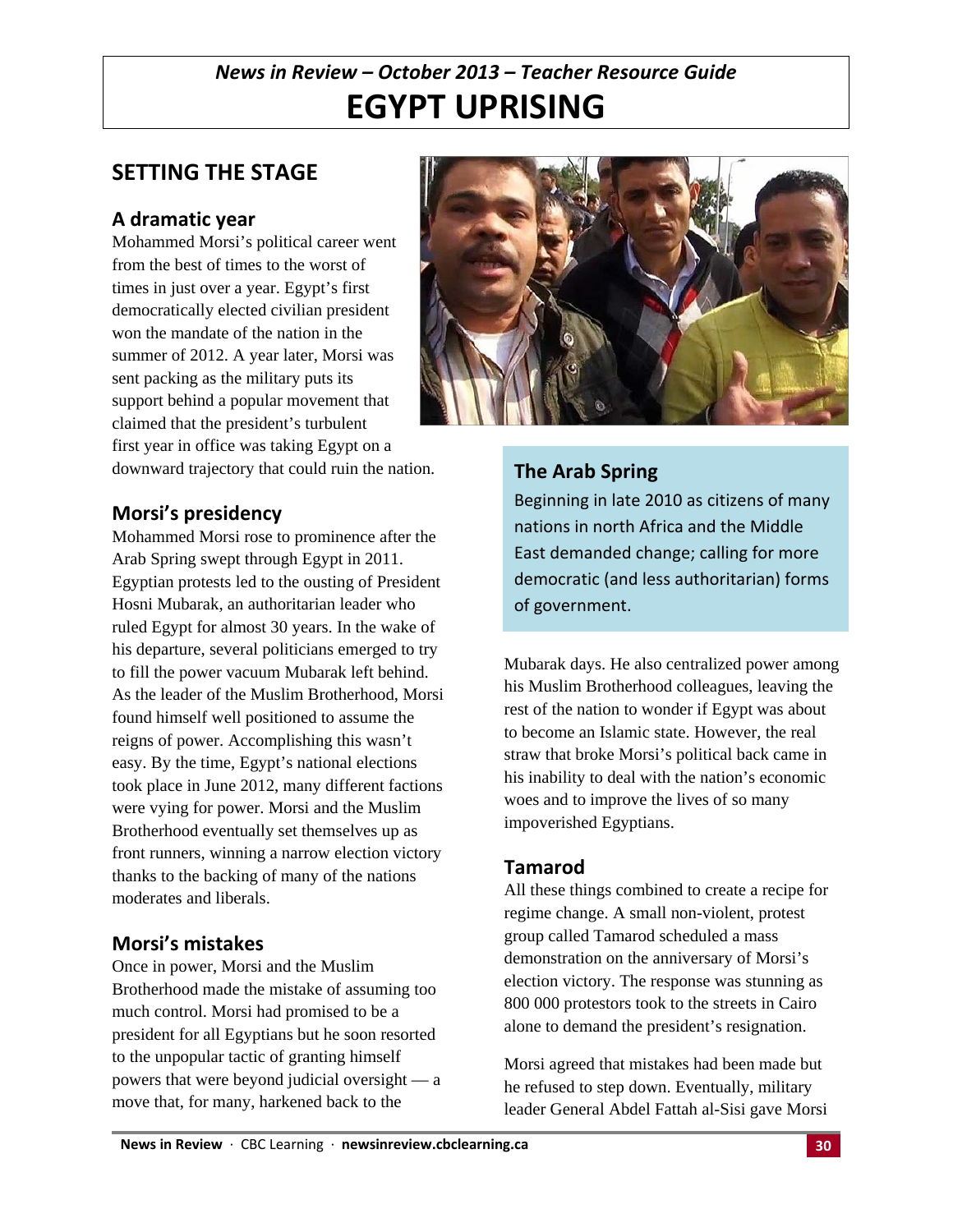48 hours to comply with the demands of the protesters and resign. When the president refused, al-Sisi and the army forcefully removed him from office. The majority of Egyptians celebrated the army's bold move.

### **Definition – TAMAROD**

Translated from Arabic, *tamarod* means rebellion.

### **Tumultuous period**

What followed was a tumultuous period that eventually led to a major clash between al-Sisi's armed forces and pro-Morsi protesters six weeks after the crisis began. Weary of two Muslim Brotherhood encampments in Cairo calling for the reinstatement of Morsi, the Egyptian army

was intent on breaking up the camps. They staged two raids that led to deaths of over 600 people (the Muslim Brotherhood put the number of killed closer to 3 000). Even with the camps destroyed, pro-Morsi protests continued to surface well into the fall of 2013.

### **What's next**

Many wonder where Egypt is heading next. The worst-case scenario for Egypt would be a bloody descent into civil war. The best-case scenario would be the emergence of a form of governance that would bring the Egyptian people a degree of peace and prosperity. Which scenario will play out remains a matter of speculation.

### **To Consider**

- 1. What made the election of Mohammed Morsi a "first" for Egypt?
- 2. How did Morsi assume power in Egypt?
- 3. What mistakes did Morsi make that cost him his grip on power?
- 4. What did General al-Sisi do to capture power? How did the majority of Egyptians respond to his assumption of power?
- 5. How did General al-Sisi handle opposition from the Muslim Brotherhood?
- 6. What are the best- and worst-case scenarios for Egyptians going forward?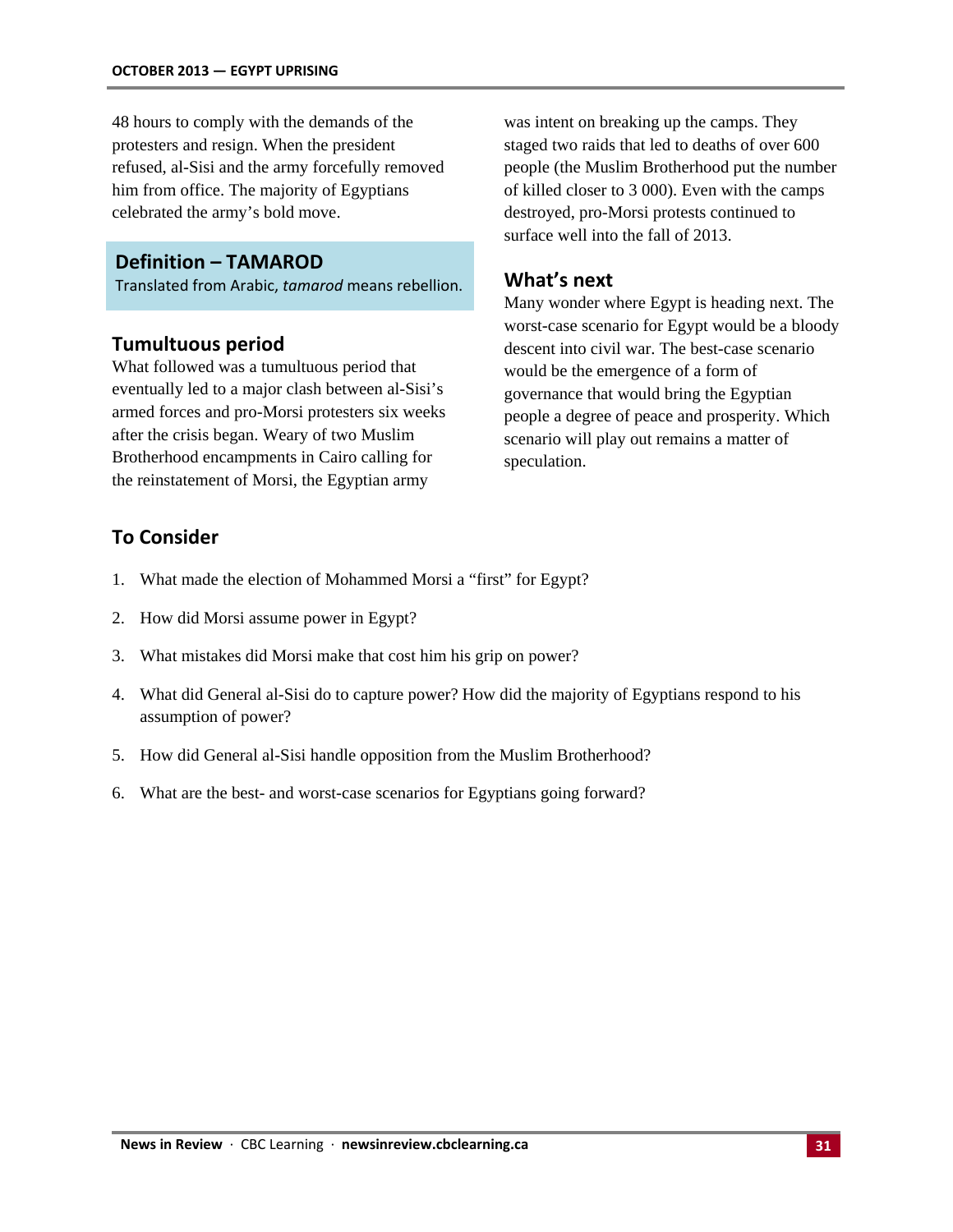## **VIDEO REVIEW**

### **Pre‐viewing**

If the Canadian army were to conspire with a popular protest movement and oust a democratically elected government, people would cry foul at the inherent illegality of such a move. When the Egyptian army removed President Mohammed Morsi from office, the people chanted "The people and the Army are one hand" as they celebrated the change in regime. Morsi was the first democratically elected civilian president in the nation's history and he had spent just one year in office.

- 1. Why do you think Canadian's would cry foul if the military removed our prime minister from office?
- 2. What does the removal of Morsi from office say about the relationship between the Egyptian army and the Egyptian people?
- 3. Democracy is a very new concept for the Egyptian people. Do you think Egypt's limited experience of democracy influenced their decision to turn their back on their elected leader?

### **While viewing**

- 1. Why was Egypt ready for change when the Arab Spring arrived in late 2010?
- 2. How did President Hosni Mubarak handle opposition to his regime?
- 3. How long did the 2011 protests last before Mubarak stepped down?
- 4. What power shift signalled the end of Mubarak's reign in what reporter Nahlah Ayed calls a "verbal coup d'état"?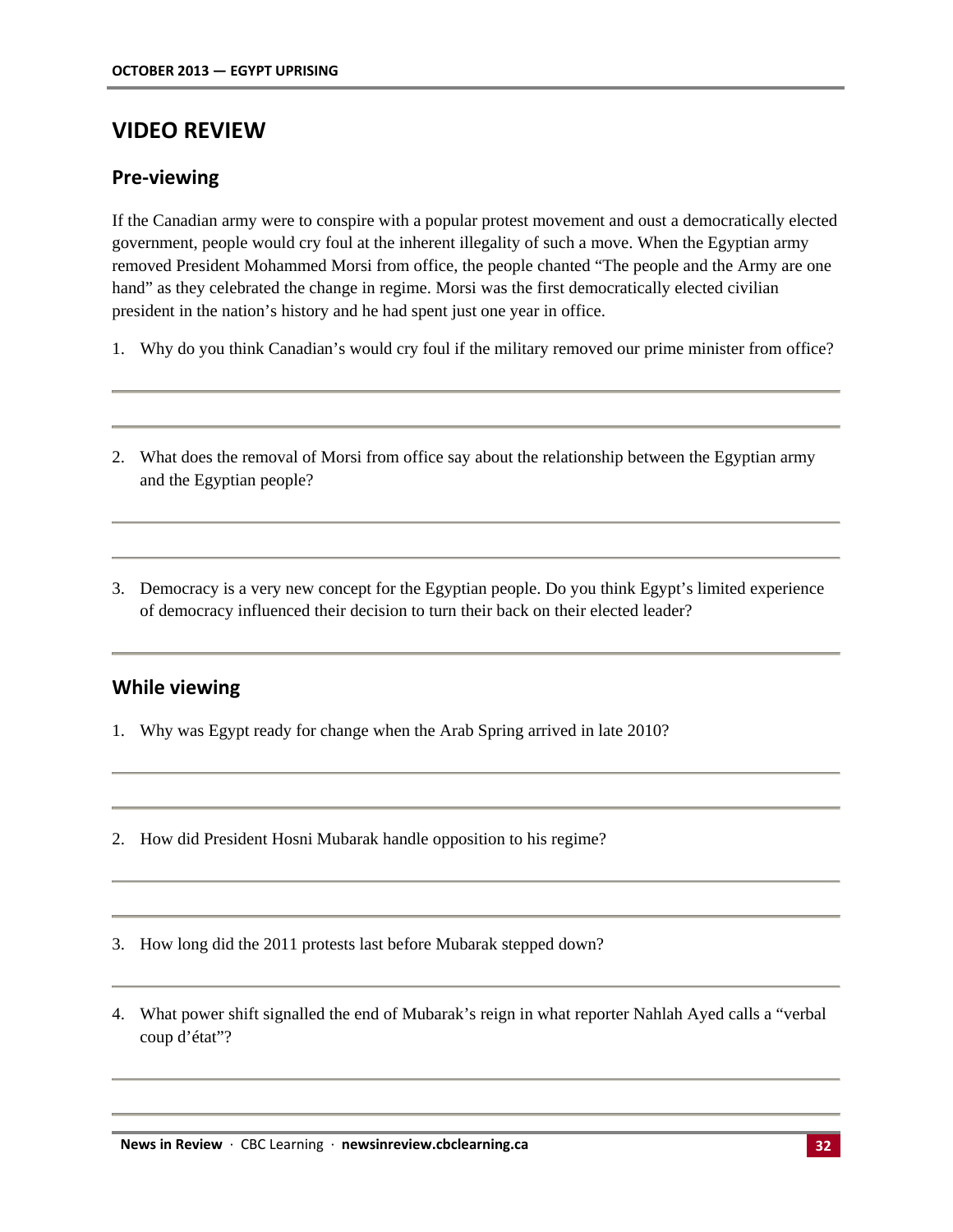- 5. Why was the joy expressed by protesters short-lived?
- 6. What is the name of the place that reporter Sasha Petricic refers to as the "iconic centre of Egypt's revolution"?

7. a) Who became Egypt's first civilian president?

b) What social concerns did Egyptians want their new president to address?

8. Why did Egyptians return to the streets on the second anniversary of the ousting of Hosni Mubarak?

9. How were the actions of the Egyptian military evidence of a "textbook military coup"?

10. a) Why were many Egyptians reluctant to call the actions of the military a coup?

- b) What did they prefer to call the removal of Mohammed Morsi from office?
- 11. What does Egypt's Ambassador to Canada mean when he says that introducing democracy to Egypt "is a process, not an event"?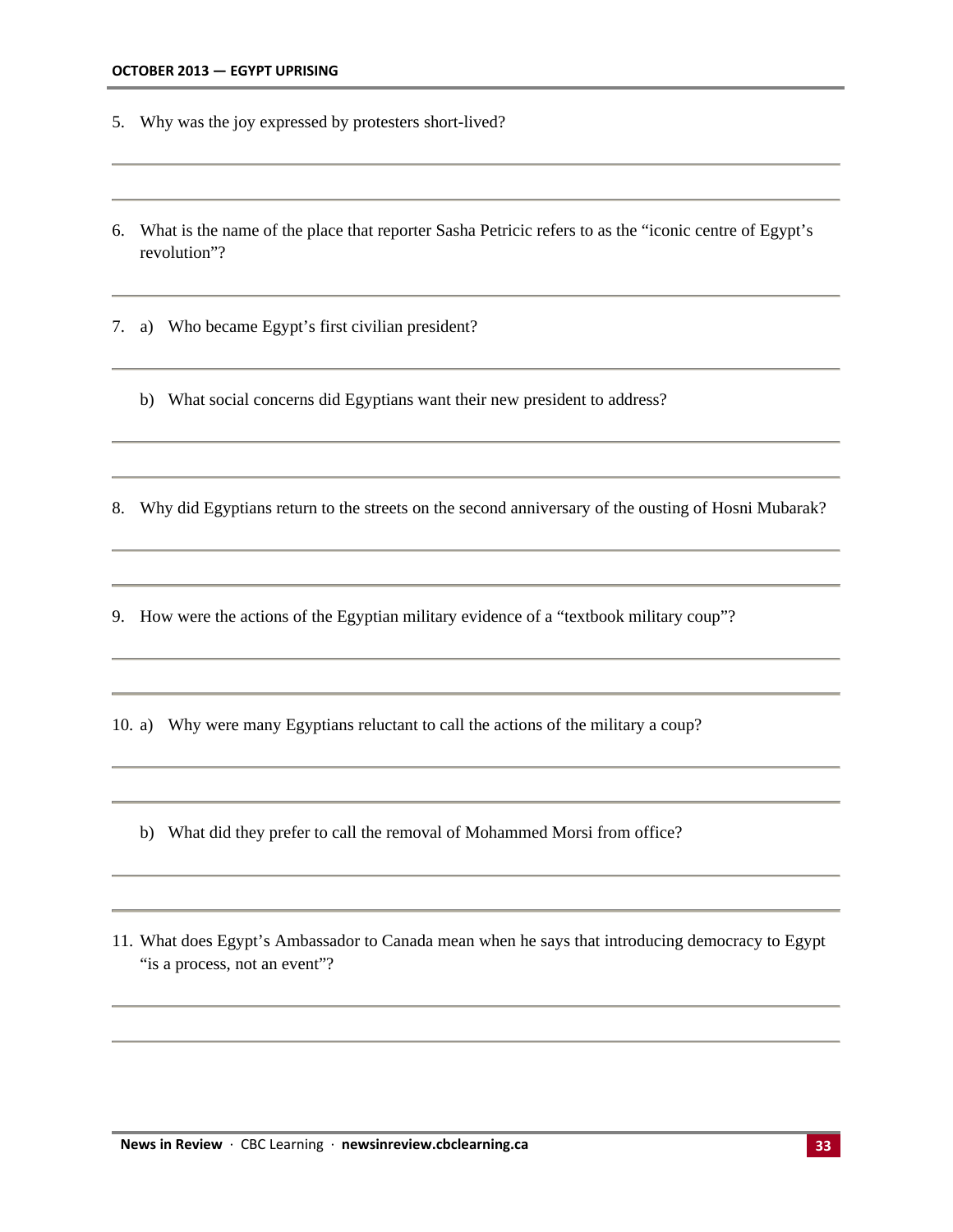### **Post‐viewing**

The Canadian military is responsible for national and regional defence as well as maintaining domestic stability in times of crisis (mapleleafweb.com). As an organization, the military follows the direction of the federal government. In Canada, the most powerful social institution is the government itself.

In Egypt, the military is the most powerful social institution. This is why you see Egyptians pleading with their army — not with their government — when they want change. In fact, General al-Sisi, after backing the anti-Morsi movement and ousting the president, claimed to be the guardian of the will of the people.

Do you think it is wise to allow the military play such a prominent role in the governing of a nation? What are the potential pitfalls of such a power structure?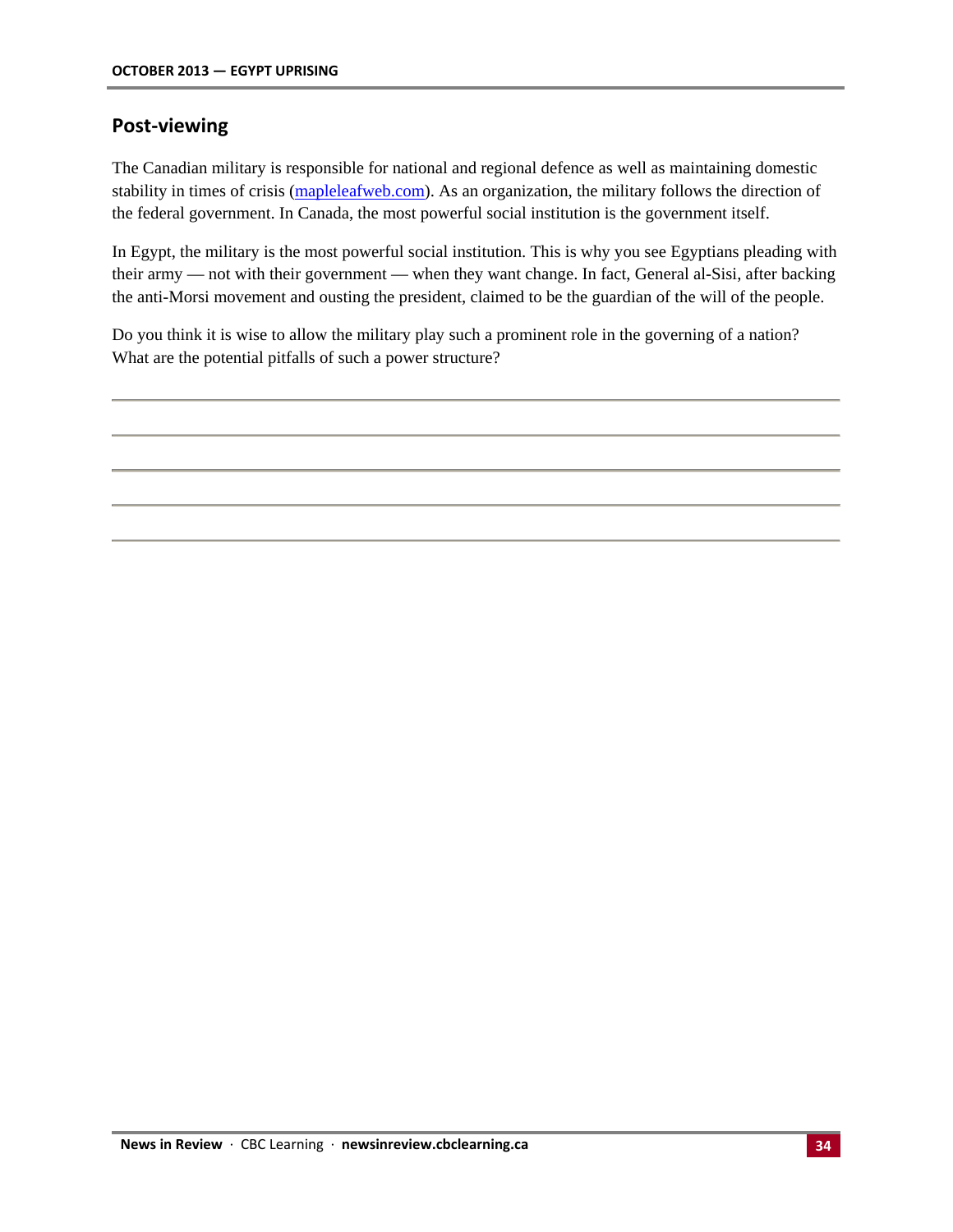## **CANADIANS IMPRISONED IN EGYPT**

### **Minds on**

According to the Department of Foreign Affairs, over 1 600 Canadians are currently being held in foreign prisons. The vast majority of those incarcerated are being detained on legitimate charges and convictions. However, some Canadians are being unlawfully detained and it is the responsibility of Canadian diplomats to try to secure their release.

Work with a partner and answer the following questions:

- 1. What do you think the Canadian government can do to secure the release of people that they believe are being unlawfully detained?
- 2. What sanctions should the government impose if foreign nations are unwilling to release Canadians that our government believes are being held unjustly?

### **The Doctor and the Filmmaker**

Dr. Tarek Loubani of London, Ontario, went overseas to help train emergency room doctors in Gaza. Filmmaker John Greyson of Toronto decided to document the physician's efforts. What started as a mission with the best of intentions turned into an absolute nightmare for the two Canadians.

## **Caught up in a raid**

Loubani and Greyson were hoping to make their way to Gaza via Cairo, Egypt, but a raid by Egyptian authorities on a Muslim Brotherhood encampment just a few blocks from their hotel prevented this from happening. The Muslim Brotherhood was protesting the removal of President Mohammed Morsi from power by the Egyptian military some six weeks earlier. Curious about the altercation, Loubani and Greyson left the confines of their hotel and made their way a few blocks from where they were staying to witness the raid.

What they encountered was a brutally violent scene — one that put both men to work. Loubani began treating the wounded while Greyson

filmed the clash between the armed forces and Muslim Brotherhood protesters. The two men say they saw upwards of fifty people killed in the clash. When they tried to make their way back to their hotel, they were arrested and thrown into an Egyptian jail. Later, Egyptian authorities would claim that they conspired with members of the Muslim Brotherhood to attack a police station.

## **Held without charges**

Loubani and Greyson were held without charges for 51 days. During that time they staged a 16 day hunger strike to draw attention to their plight. Meanwhile at home, friends and family rallied to raise awareness about the unlawful detention of the two men. They leveraged public pressure to convince Canada's Foreign Affairs personnel to secure Loubani and Greyson's release.

As the crisis wore on, many wondered how Canadian citizens could be held without charges for such a long period of time in a country that was considered to be an ally.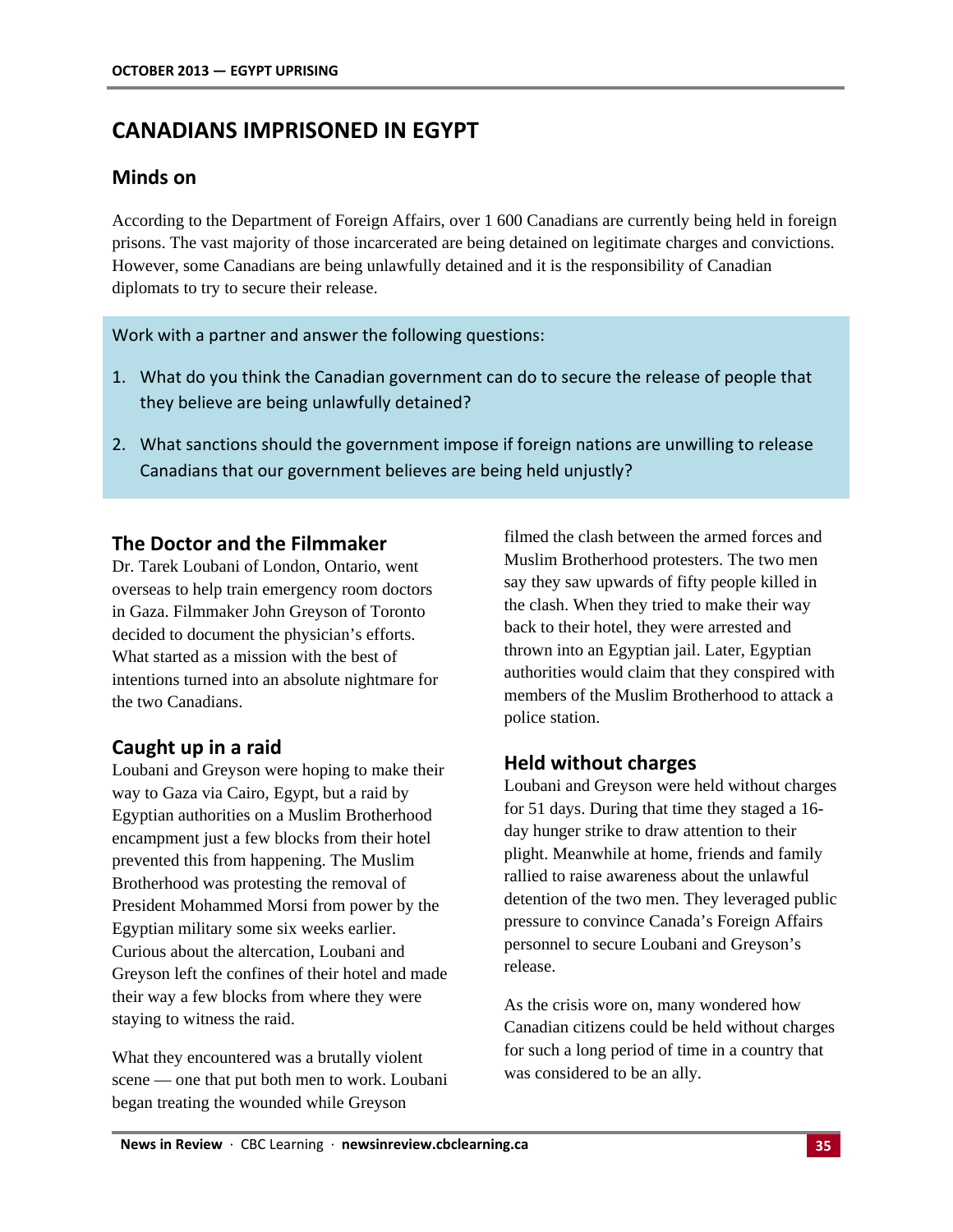#### **Life in prison**

Thirty days into their captivity, Loubani and Greyson managed to get an account of their detainment to a friend who posted their story on his blog. They described life in a 3 metre by 10 metre cell with 36 other detainees "sleeping like sardines on concrete with the cockroaches: sharing a single tap of earthy Nile water." They went on to say:

"…we were: arrested, searched, caged, questioned, interrogated, videotaped with a 'Syrian terrorist,' slapped, beaten, ridiculed, hotboxed, refused phone calls, stripped, shaved bald, accused of being foreign mercenaries. Was it our Canadian passports, or the footage of Tarek performing CPR, or our ice cream wrappers that set them off? They screamed 'Canadian' as they kicked and hit us. John had a precisely etched bootprint bruise on his back for a week." (cbc.ca, September 28, 2013)

#### **Diplomatic efforts**

With public pressure growing at home, Foreign Affairs Minister John Baird reported that "highlevel" diplomatic talks were netting positive results. The Canadian perspective: Loubani and Greyson were simply in the wrong place at the wrong time. Still, the two men remained in prison with prosecutors suggesting that they had resisted security forces and that charges were forthcoming.

#### **Release**

Eventually, the Egyptian authorities conceded to Canadian pressure and Loubani and Greyson were released after 51 days in captivity. In an unfortunate twist of fate, the two men were initially prevented from flying home because their names appeared on an Egyptian "no fly" list. Nonetheless, a temporary stay in a hotel in Cairo, under the watchful eyes of Canadian consular officials, was preferable to the squalor and degradation of an Egyptian prison.

### **To consider**

- 1. Why did Loubani and Greyson go to Cairo?
- 2. Why were the two men arrested and imprisoned?
- 3. What efforts were made to secure their release?
- 4. What was life like for the two men while they were in prison?

### **Reflection**

While Loubani and Greyson did not deserve to be thrown into an Egyptian jail for 51-days, they did take some risks the day they were arrested. Consider the following questions:

- a) What risks did they take that contributed to their arrest?
- b) What could they have done differently to avoid a confrontation with Egyptian authorities?
- c) The two men initially set out on a humanitarian mission to train doctors in Gaza (one of the most volatile areas in the world) and to document their efforts. Clearly they were not averse to taking a "risk." Based on this fact, are the questions listed above relevant? Didn't the two men know that a humanitarian mission to Gaza via Cairo could have unforeseen negative consequences?